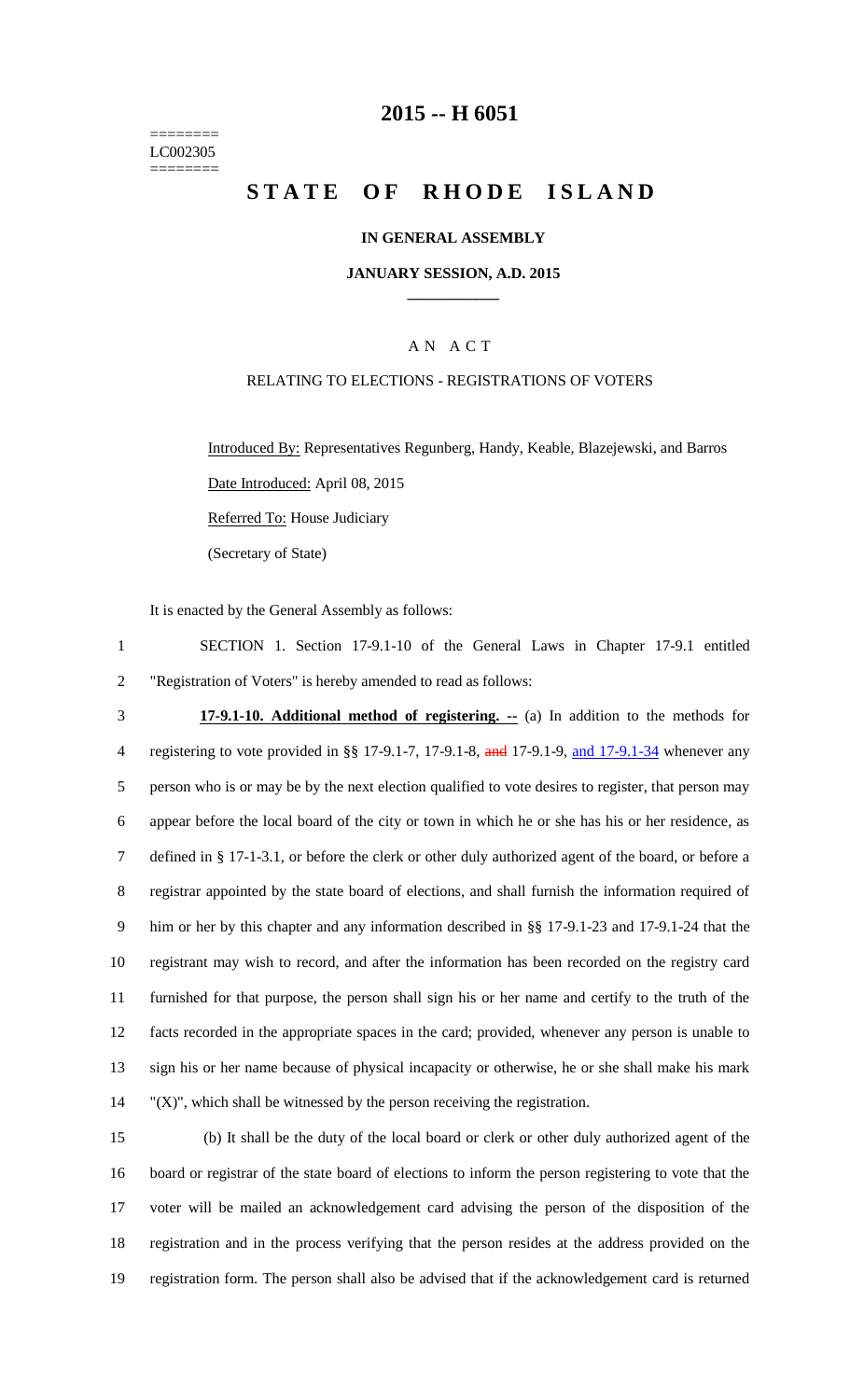as undeliverable, the person will be placed on the inactive list of voters pending the results of the confirmation process described in § 17-9.1-26. Nothing contained in this section shall be deemed to entitle a person to vote whose registration form has not been filed with the local board at least thirty (30) days before an election. SECTION 2. Chapter 17-9.1 of the General Laws entitled "Registration of Voters" is hereby amended by adding thereto the following section: **17-9.1-34. Electronic registration of voters.** -- (a) The secretary of state shall establish 8 and maintain a system for electronic voter registration that must be administered by the secretary of state. An applicant may use such system to register to vote, or to update existing voter 10 registration information, provided: (1) The applicant's information is verifiable in the manner described in subsection (b) of 12 this section; (2) The applicant's signature is in a database described in subsection (b) of this section; and (3) Such signature may be imported into such system for electronic voter registration. (b) Upon request of the secretary of state, a state agency, quasi-public agency or 17 municipality shall provide information to the secretary of state that the secretary of state deems 18 necessary to maintain the system for electronic voter registration. The secretary of state may 19 verify applicant information by cross-referencing information submitted by applicants with data 20 or information contained in any state agency, quasi-public agency or municipality's database or a 21 database administered by the federal government, or any voter registration database of another 22 state. The secretary of state shall not use the information obtained from any such database except to verify information submitted by the applicant. The applicant's signature, if part of the data 24 contained in the state agency, quasi-public agency or municipality's database, shall be included as part of the applicant's information contained in the system for electronic voter registration. (c) The submission of an electronic application shall contain all of the information that is required for an application in accordance with the provisions of § 17-9.1-9, with the exception of the signature which shall be obtained from another state agency, quasi-public agency, or 29 municipality's database pursuant to subsection (b) of this section. (d) An applicant using the system shall mark the box associated with the following 31 statement included as part of the electronic application: "By clicking on the box below, I swear or affirm all of the following under penalty of perjury: (1) I am the person whose name and identifying information is provided on this form, and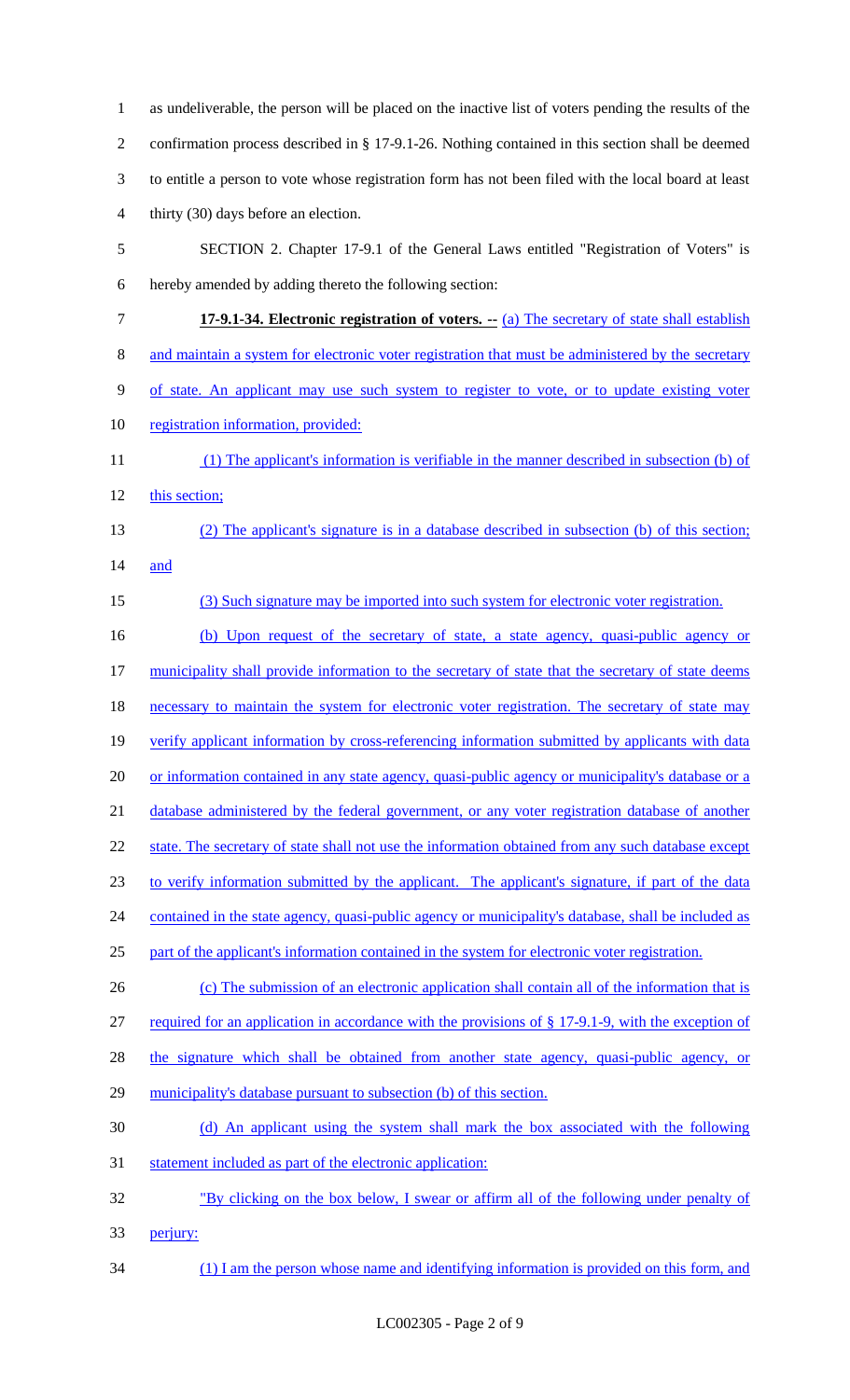I desire to register to vote or update my voter registration information in the State of Rhode

Island.

 (2) All of the information I have provided on this form is true and correct as of the date I am submitting this form.

 (3) I authorize a Rhode Island state agency, quasi-public agency, or municipality to transmit, for voter registration purposes, to the secretary of state and my city/town's board of canvassers my signature that is on file with such agency, quasi-public agency or municipality. I understand that the secretary of state and my city/town's board of canvassers will use such signature on this electronic voter registration application as if I had signed this form personally."

 (e) Upon approval of such application, the boards of canvassers shall send a confirmation 11 notice to the applicant.

 (f) The secretary of state may enter into an agreement and provide information or data 13 with any other state in order to update the statewide central voter register. A Rhode Island state 14 agency shall provide the secretary of state with information or data to be used for voter registration purposes and shall advise the secretary of state if such information or data is held 16 confidential.

 SECTION 3. Sections 17-20-2.2, 17-20-3 and 17-20-23 of the General Laws in Chapter 17-20 entitled "Mail Ballots" are hereby amended to read as follows:

 **17-20-2.2. Requirements for validity of emergency mail ballots. -- Requirements for validity of emergency mail ballots and emergency mail ballot applications. --** (a) Any legally qualified elector of this state whose name appears upon the official voting list of the town or district of the city or town where the elector is so qualified, who on account of circumstances manifested twenty (20) days or less prior to any election becomes eligible to vote by mail ballot according to this chapter, may obtain from the local board an application for an emergency mail ballot.

 (b) The emergency mail ballot application, when duly executed, shall be delivered in person or by mail so that it shall be received by the local board not later than four o'clock (4:00) p.m. on the last day preceding the date of the election.

 (c) The elector shall execute the emergency mail ballot application in accordance with the requirements of this chapter, which application shall contain a certificate setting forth the facts relating to the circumstances necessitating the application.

 (d) In addition to those requirements set forth elsewhere in this chapter, an emergency mail ballot, in order to be valid, must have been cast in conformance with the following procedures: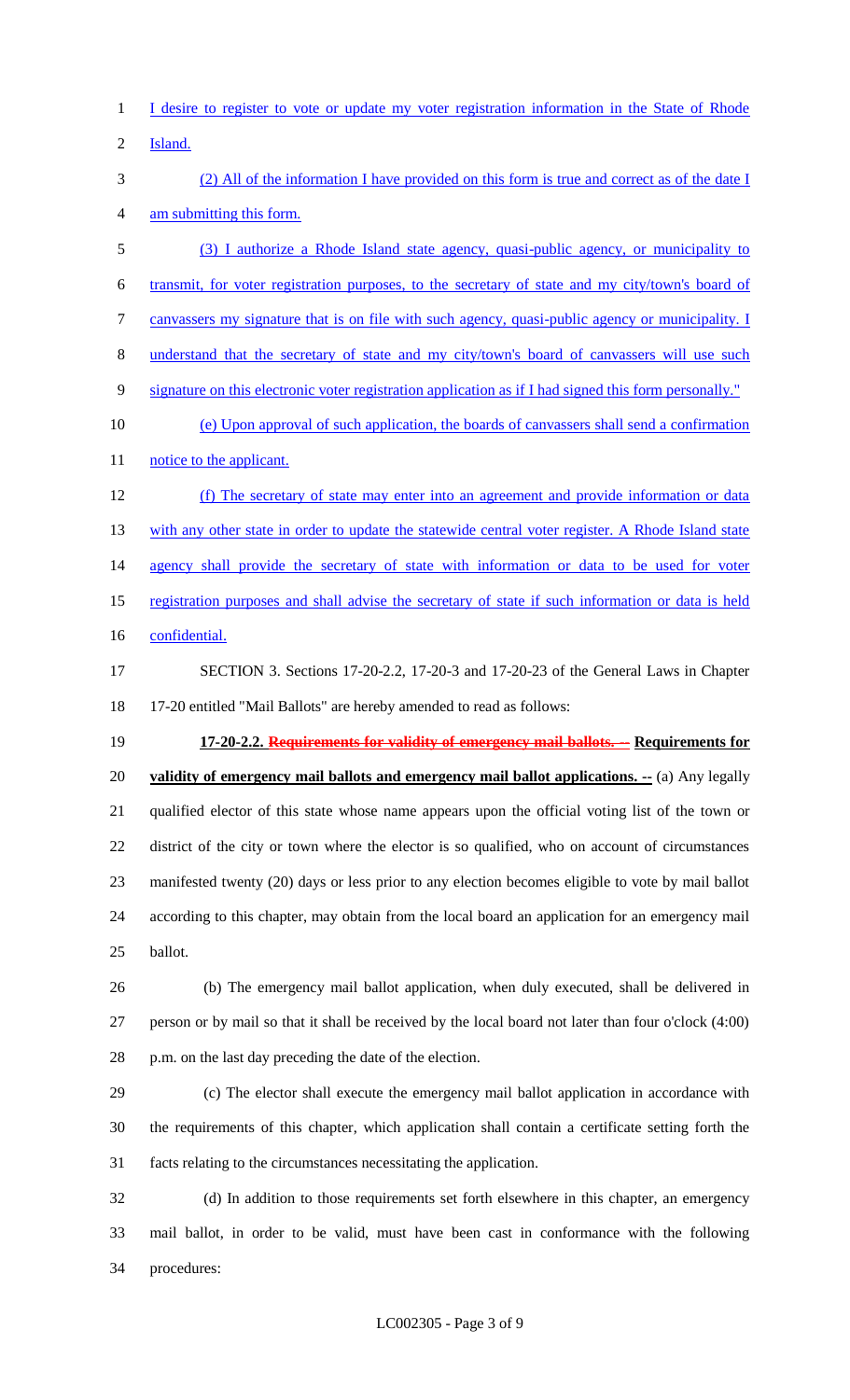(1) All mail ballots issued pursuant to subdivision 17-20-2(1) shall be mailed to the elector at the State of Rhode Island address provided on the application by the office of the secretary of state, or delivered by the local board to a person presenting written authorization 4 from the elector to receive the ballots, or cast in private at the local board of canvassers. In order to be valid, the signature of the voter on the certifying envelope containing a voted ballot must be made before a notary public, or other person authorized by law to administer oaths where signed, or where the elector voted, or before two (2) witnesses who shall set forth their addresses on the 8 form. In order to be valid, all ballots sent to the elector at the board of canvassers must be voted in conformance with the provisions of § 17-20-14.2.

 (2) All applications for emergency mail ballots pursuant to subdivision 17-20-2(2) must state under oath the name and location of the hospital, convalescent home, nursing home, or similar institution where the elector is confined. All mail ballots issued pursuant to this subdivision shall be delivered to the elector by the bi-partisan pair of supervisors, appointed in conformance with this chapter, and shall be voted and witnessed in conformance with the provisions of § 17-20-14.

 (3) All mail ballots issued pursuant to subdivision 17-20-2(3) shall be mailed by the office of the secretary of state to the elector at an address provided by the elector on the 18 application, or cast at the board of canvassers in the city or town where the elector maintains his 19 or her voting residence. The signature of the elector on the certifying envelope containing the voted ballots issued pursuant to the subdivision does not need to be notarized or witnessed. Any voter qualified to receive a mail ballot pursuant to subdivision 17-20-2(3) shall also be entitled to cast a ballot pursuant to the provisions of United States Public Law 99-410 ("UOCAVA Act").

23 (4) All mail ballots issued pursuant to subdivision 17-20-2(4) shall be east at the board of 24 canvassers in the city or town where the elector maintains his or her voting residence or mailed by the office of the secretary of state to the elector at the address within the United States provided by the elector on the application, or delivered to the voter by a person presenting written authorization by the voter to pick up the ballot. In order to be valid, the signature of the voter on all certifying envelopes containing a voted ballot must be made before a notary public, or other person authorized by law to administer oaths where signed, or where the elector voted, or before 30 two (2) witnesses who shall set forth their addresses on the form. In order to be valid, all ballots sent to the elector at the board of canvassers must be voted in conformance with the provisions of § 17-20-14.2.

 (e) The secretary of state shall provide each of the several boards of canvassers with a sufficient number of mail ballots for their voting districts so that the local boards may provide the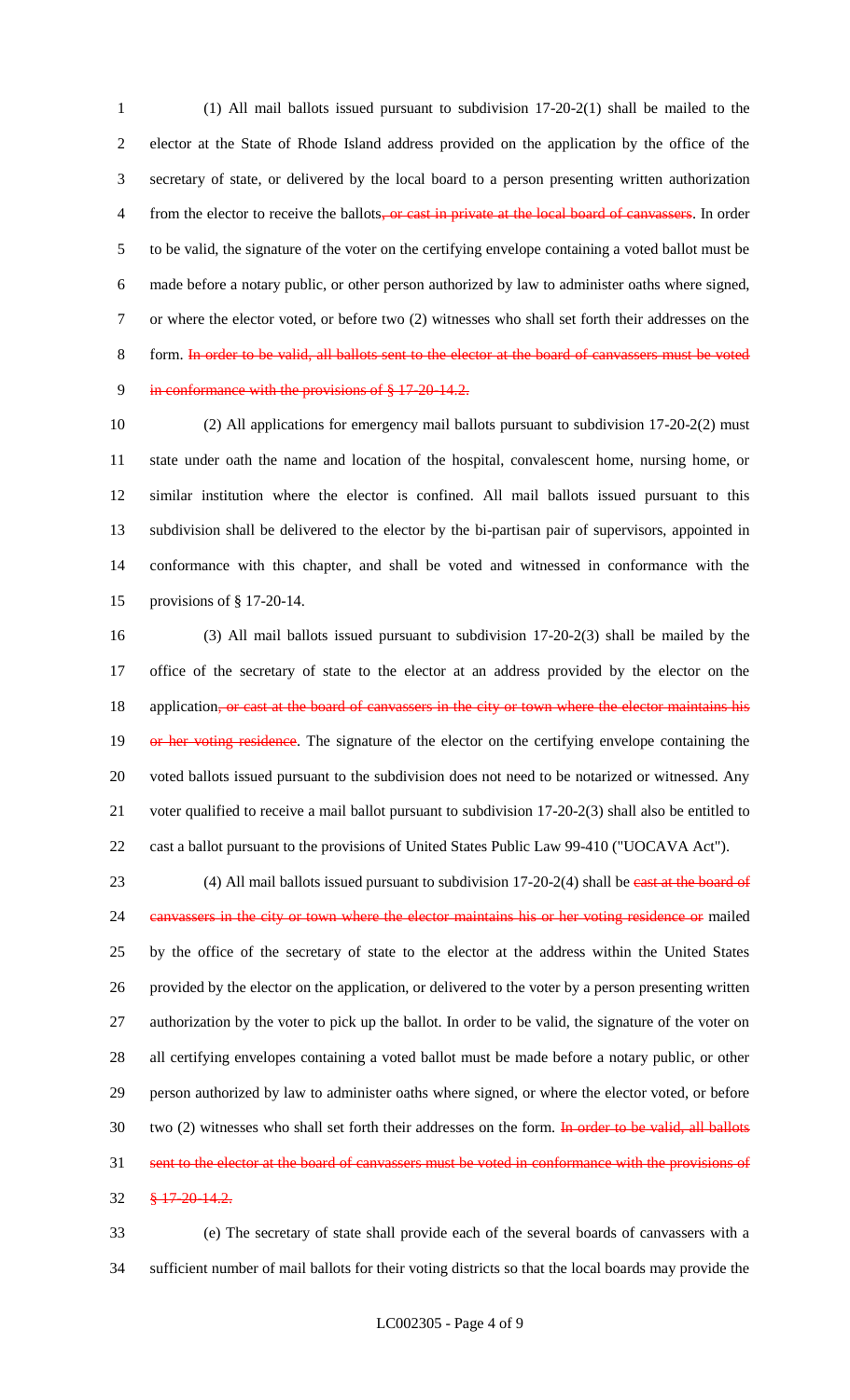appropriate ballot or ballots to the applicants. It shall be the duty of each board of canvassers to process each emergency ballot application in accordance with this chapter, and it shall be the duty of each board to return to the secretary of state any ballots not issued immediately after each election.

 (f) Any person knowingly and willfully making a false application or certification, or knowingly and willfully aiding and abetting in the making of a false application or certification, shall be guilty of a felony and shall be subject to the penalties provided for in § 17-26-1.

 **17-20-3. Definitions. --** (a) Wherever used in this chapter, every word importing only the masculine gender is construed to extend to, and include, females as well as males.

 (b) Whenever used in this chapter, "bipartisan pairs of supervisors" for primaries means a supervisor representing the endorsed candidates and a supervisor representing a majority of unendorsed candidates, and for nonpartisan elections and primaries means non-partisan pairs of supervisors.

 (c) Wherever used in this chapter, "employed outside of the United States" includes any person who is:

 (1) Employed by any agency, department or division of the United States government and who, by reason of that employment, resides outside of the continental United States;

(2) Employed outside the territorial limits of the United States; or

(3) A spouse or dependent residing with persons so employed.

 (d) Wherever used in this chapter "services intimately connected with military operations" includes members of religious groups or welfare agencies assisting members of the armed forces who are officially attached to and serving with the armed forces and their spouses and dependents, and the spouses and dependents of members of the armed forces and of the merchant marine; provided, that the spouses and dependents are residing outside of the state with the members of the armed forces, merchant marine, or members of the religious or welfare agencies.

 (e) Whenever a signature is required by a voter in this chapter, "signature" also means the voter's mark "X" if the person is unable to sign his or her name because of physical incapacity or otherwise.

 (f) Whenever used in this chapter, "bipartisan" means not of the same recognized political party.

 (g) Wherever used in this chapter, "family member" includes spouse, brother, sister, parent, grandparent, child, adopted child, grandchild, mother-in-law, father-in-law, daughter-in-34 law, son-in-law, stepparent, stepchild, or legal guardian.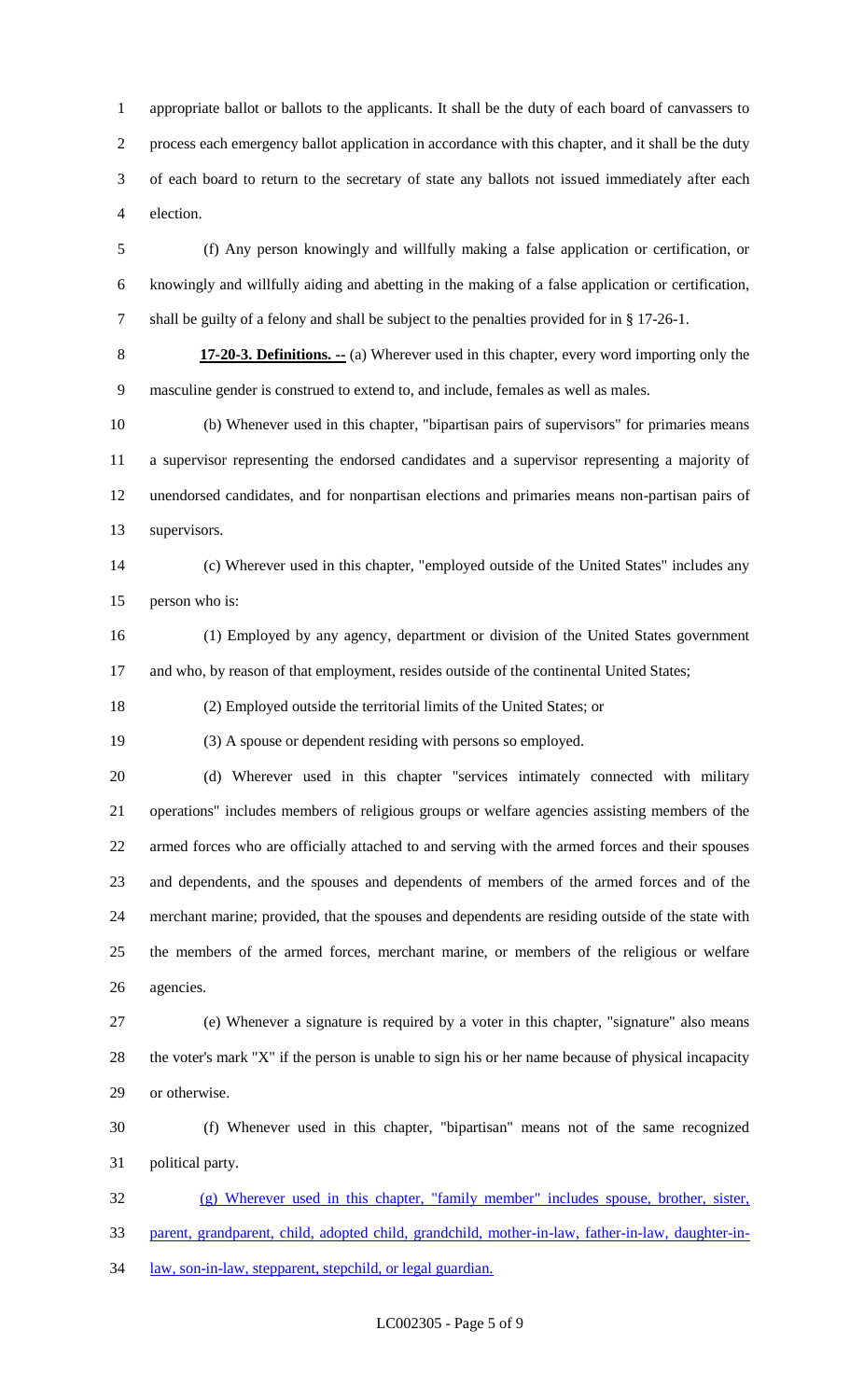voter may vote for the candidates of the voter's choice by making a mark in the space provided opposite their respective names.

 (b) In case a voter desires to vote upon a question submitted to the vote of the electors of the state, the voter shall mark in the appropriate space associated with the answer that the voter desires to give.

 (c) Voters receiving a mail ballot pursuant to § 17-20-2(1), (2), and (4) shall mark the ballot in the presence of two (2) witnesses or some officer authorized by the law of the place where marked to administer oaths. Voters receiving a mail ballot pursuant to § 17-20-2(3) do not need to have their ballot witnessed or notarized. Except as otherwise provided for by this chapter, the voter shall not allow the official or witnesses to see how he or she marks the ballot and the official or witnesses shall hold no communication with the voter, nor the voter with the official or witnesses, as to how the voter is to vote. Thereafter, the voter shall enclose and seal the ballot in the envelope provided for it. The voter shall then execute before the official or witnesses the certification on the envelope. The voter shall then enclose and seal the certified envelope with the 16 ballot in the envelope addressed to the state board and cause the envelope to be delivered to the 17 state board on or before election day mail to the state board, deliver in-person at the office of the 18 state board, or provide to a family member for delivery in-person at the office of the state board 19 on or before election day.

 (d) These ballots shall be counted only if received within the time limited by this chapter.

 (e) There shall be a space provided on the general election ballot to allow the voter to write in the names of persons not in nomination by any party as provided for in §§ 17-19-31 and 17-20-24.

 SECTION 4. Title 17 of the General Laws entitled "ELECTIONS" is hereby amended by adding thereto the following chapter:

# CHAPTER 20.1

IN-PERSON EARLY VOTING

**17-20.1-1. Declaration of policy. --** (a) Improving access and convenience for registered

voters with regard to casting a ballot is critical to ensuring that the voice of democracy is heard.

Presently, at least thirty-two (32) states plus the District of Columbia provide citizens with an

opportunity to vote early and in-person.

(b) While an election day is designated as the time when the majority of voters cast their

34 ballots, the majority of Rhode Island voters did not vote in this most recent historic election in our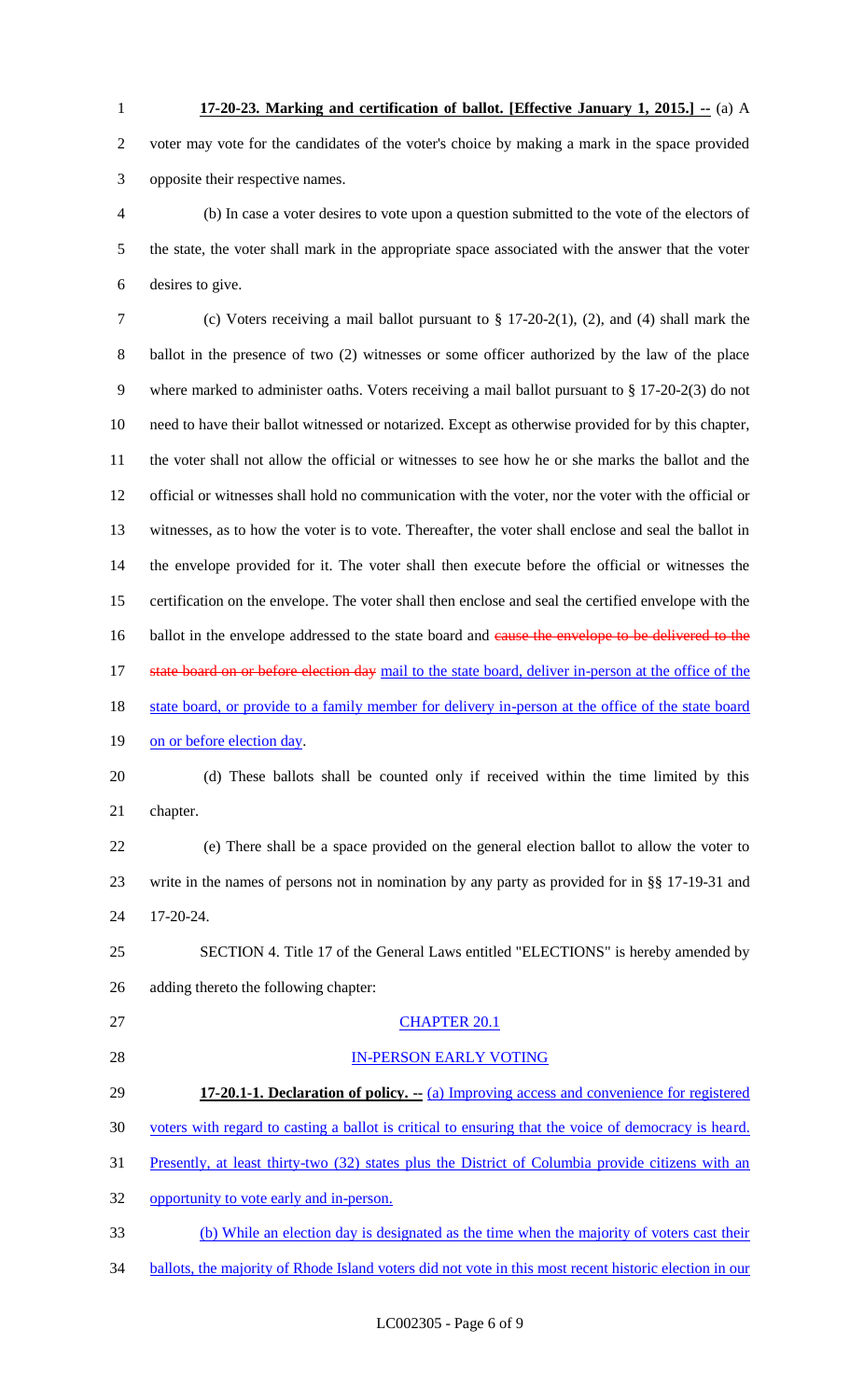should be provided to increase voter turnout in Rhode Island. Designating a period of time leading up to election day where Rhode Islanders can vote in-person expands the opportunities to cast a ballot and participate in the electoral process. **17-20.1-2. In-person early voting. --** (a) In-person early voting shall be made available to any registered voter and eligible elector of this state whose name appears upon the official voting list of the district of the city or town where the elector is so qualified to vote for all elections. (b) The in-person early voting period shall begin on the twenty-eighth day before a general or primary election and extend through the day before the general or primary election. In 11 the case of a special election, the in-person early voting period shall begin by the twenty-first day 12 before the special election and extend through the day before the special election. (c) During the in-person early voting period as set forth in subsection (b) above, in-14 person early voting shall take place at locations to be determined by each local board and 15 approved by the state board, with no fewer than one location for each town or city. Prior to the beginning of the in-person early voting period, adequate notice of at least seven (7) days shall be posted at each local board's office informing the public of the locations where in-person early voting is being conducted. Said notice shall be filed electronically with the secretary of state in accordance with § 42-46-6(f). Such notice shall also be posted on the city or town's website, if any, the website of the secretary of state, the board of elections website, and the websites of the 21 local boards of canvassers, if any. Effective January l, 2016, in-person early voting shall take place during normal business hours in each city or town on Monday, Tuesday, Wednesday, Thursday and Friday. In-person 24 early voting shall take place on the Saturday and Sunday preceding election day during the hours of 9:00 a.m. to 4:00 p.m. Effective January l, 2018, in-person early voting shall take place during normal business hours in each city or town on Monday, Tuesday, Wednesday, Thursday and Friday. In-person 28 early voting shall take place on the two (2) Saturdays and two (2) Sundays preceding election day during the hours of 9:00 a.m. to 4:00 p.m. Effective January 1, 2020 and thereafter, in-person early voting shall take place during normal business hours in each city or town on Monday, Tuesday, Wednesday, Thursday and Friday. In-person early voting shall take place on the three (3) Saturdays and three (3) Sundays preceding election day during the hours of 9:00 a.m. to 4:00 p.m. 34 (d) The local board shall provide a ballot and ballot envelope to an early voter to cast in

1 state. To meet demands and challenges of modem life, additional opportunities to cast a ballot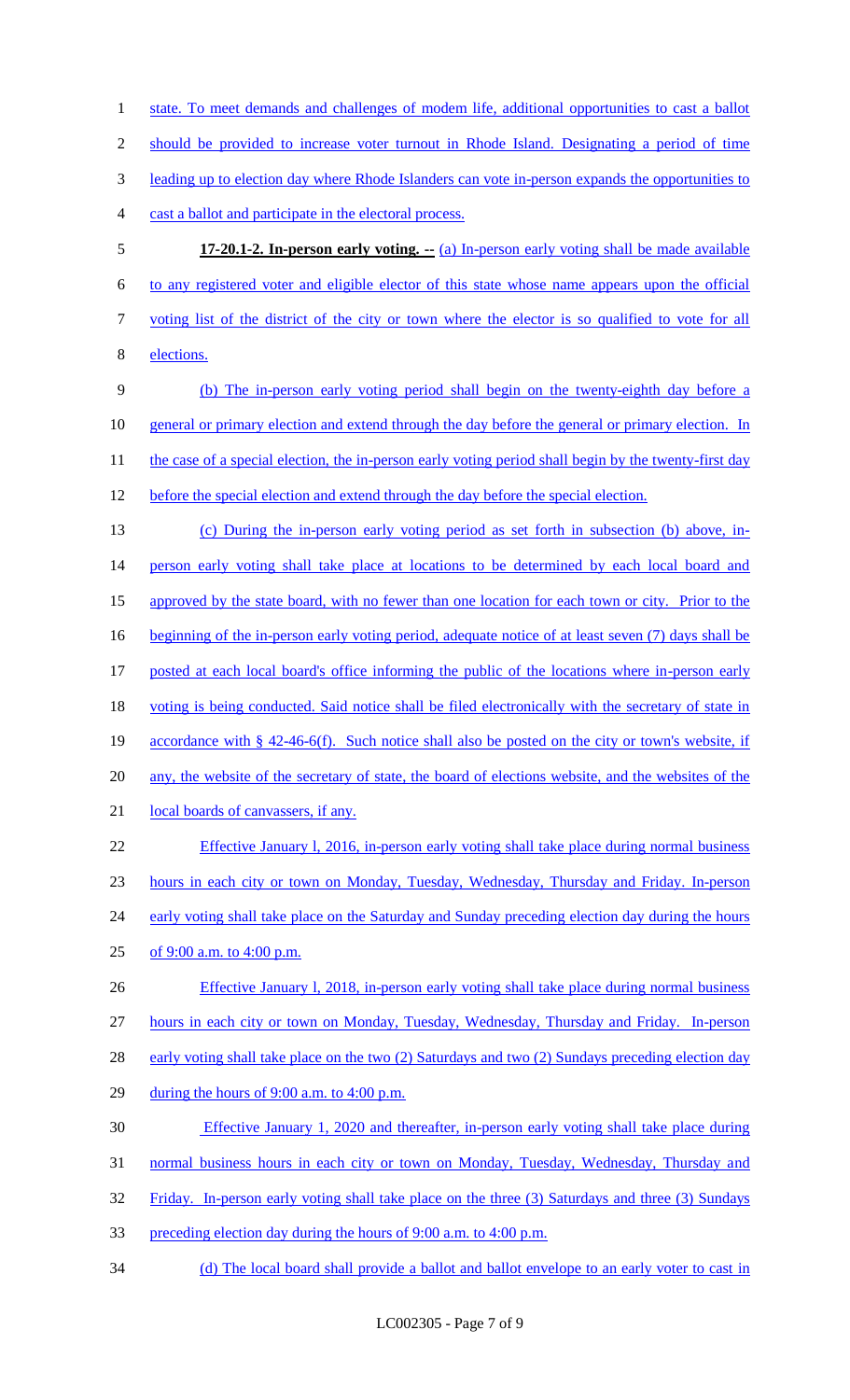| $\mathbf{1}$   | private at the local board of canvassers. Once the early voter has completed the ballot, the early    |
|----------------|-------------------------------------------------------------------------------------------------------|
| $\overline{2}$ | voter shall place the ballot in the ballot envelope and seal the envelope. An official of the local   |
| 3              | <u>board shall mark the envelope with the appropriate voting precinct designation and return the</u>  |
| 4              | envelope to the early voter. The early voter shall submit the envelope to the on-site official of the |
| 5              | local board.                                                                                          |
| 6              | (e) The secretary of state shall conduct outreach programs throughout the state in order to           |
| 7              | educate the public with respect to in-person early voting.                                            |
| 8              | (f) The secretary of state may convene an early voting implementation advisory                        |
| 9              | committee comprised of the following:                                                                 |
| 10             | (1) A representative from the board of elections;                                                     |
| 11             | (2) Three (3) representatives of the Rhode Island town and city clerks association;                   |
| 12             | (3) A member of the house of representatives appointed by the speaker of the house;                   |
| 13             | (4) A member of the senate appointed by the president of the senate; and                              |
| 14             | (5) Three (3) representatives of the general public appointed by the secretary of state.              |
| 15             | (g) The advisory committee shall undertake a study of early voting issues, including, but             |
| 16             | not limited to:                                                                                       |
| 17             | (1) Reductions in the length of lines, waiting in lines and congestion at polling places on           |
| 18             | election day;                                                                                         |
| 19             | (2) The administrative requirements of implementing and providing early voting;                       |
| 20             | (3) The feasibility of requiring additional early voting sites and hours;                             |
| 21             | (4) Expanding the use of technology in order to improve the election process;                         |
| 22             | (5) The process to apply for and to return mail and emergency mail ballots, including                 |
| 23             | number of ballots cast by mail; and                                                                   |
| 24             | (6) Violations of laws prohibiting fraudulent voting.                                                 |
| 25             | SECTION 5. This act shall take effect upon passage.                                                   |

======== LC002305 ========